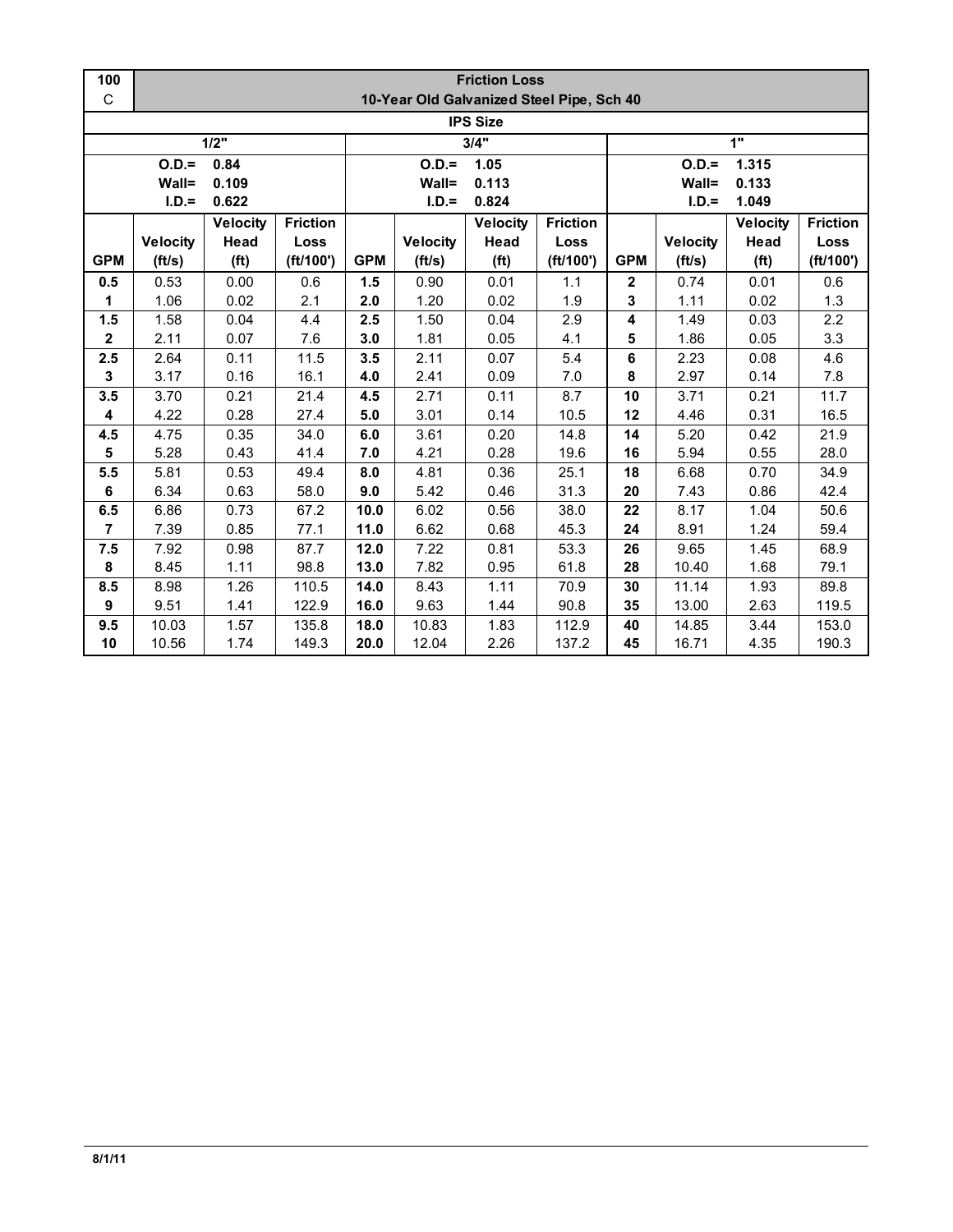| 100             | <b>Friction Loss</b>                      |                   |                 |                 |                   |                   |                 |                  |                  |                   |                  |  |  |
|-----------------|-------------------------------------------|-------------------|-----------------|-----------------|-------------------|-------------------|-----------------|------------------|------------------|-------------------|------------------|--|--|
| $\mathsf C$     | 10-Year Old Galvanized Steel Pipe, Sch 40 |                   |                 |                 |                   |                   |                 |                  |                  |                   |                  |  |  |
| <b>IPS Size</b> |                                           |                   |                 |                 |                   |                   |                 |                  |                  |                   |                  |  |  |
|                 |                                           | $1 - 1/4"$        |                 | $1 - 1/2"$      |                   |                   |                 | 2"               |                  |                   |                  |  |  |
|                 | $O.D.=$<br>1.660                          |                   |                 |                 | $O.D. =$<br>1.900 |                   |                 |                  | $O.D.=$<br>2.375 |                   |                  |  |  |
|                 | Wall=<br>0.140                            |                   |                 |                 | Wall=<br>0.145    |                   |                 |                  |                  | Wall=<br>0.154    |                  |  |  |
|                 | $I.D.=$                                   | 1.380             |                 |                 | $I.D.=$           | 1.610             |                 | $I.D.=$<br>2.067 |                  |                   |                  |  |  |
|                 |                                           | <b>Velocity</b>   | <b>Friction</b> |                 |                   | <b>Velocity</b>   | <b>Friction</b> |                  |                  | <b>Velocity</b>   | <b>Friction</b>  |  |  |
|                 | <b>Velocity</b>                           | Head              | Loss            |                 | <b>Velocity</b>   | Head              | Loss            |                  | <b>Velocity</b>  | Head              | Loss             |  |  |
| <b>GPM</b>      | (ft/s)                                    | (f <sup>t</sup> ) | (ft/100')       | <b>GPM</b>      | (ft/s)            | (f <sup>t</sup> ) | (ft/100')       | <b>GPM</b>       | (ft/s)           | (f <sup>t</sup> ) | (ft/100')        |  |  |
| 4.0             | 0.86                                      | 0.01              | 0.6             | 6               | 0.95              | 0.01              | 0.6             | 10               | 0.96             | 0.01              | 0.4              |  |  |
| 5.0             | 1.07                                      | 0.02              | 0.9             | 8               | 1.26              | 0.02              | 1.0             | 12               | 1.15             | 0.02              | 0.6              |  |  |
| 6.0             | 1.29                                      | 0.03              | 1.2             | $\overline{10}$ | 1.58              | 0.04              | 1.5             | $\overline{14}$  | 1.34             | 0.03              | $\overline{0.8}$ |  |  |
| 7.0             | 1.50                                      | 0.04              | 1.6             | 12              | 1.89              | 0.06              | 2.0             | 16               | 1.53             | 0.04              | 1.0              |  |  |
| 8.0             | 1.72                                      | 0.05              | 2.0             | 14              | 2.21              | 0.08              | 2.7             | 18               | 1.72             | 0.05              | 1.3              |  |  |
| 10.0            | 2.15                                      | 0.07              | 3.1             | 16              | 2.52              | 0.10              | 3.5             | 20               | 1.91             | 0.06              | 1.6              |  |  |
| 12.0            | 2.57                                      | 0.10              | 4.3             | 18              | 2.84              | 0.13              | 4.3             | 22               | 2.10             | 0.07              | 1.9              |  |  |
| 14.0            | 3.00                                      | 0.14              | 5.8             | 20              | 3.15              | 0.15              | 5.3             | 24               | 2.30             | 0.08              | 2.2              |  |  |
| 16.0            | 3.43                                      | 0.18              | 7.4             | 22              | 3.47              | 0.19              | 6.3             | 26               | 2.49             | 0.10              | 2.5              |  |  |
| 18.0            | 3.86                                      | 0.23              | 9.2             | 24              | 3.78              | 0.22              | 7.4             | 28               | 2.68             | 0.11              | 2.9              |  |  |
| 20.0            | 4.29                                      | 0.29              | 11.2            | 26              | 4.10              | 0.26              | 8.6             | 30               | 2.87             | 0.13              | 3.3              |  |  |
| 25.0            | 5.36                                      | 0.45              | 16.9            | 28              | 4.41              | 0.30              | 9.8             | 35               | 3.35             | 0.17              | 4.4              |  |  |
| 30.0            | 6.44                                      | 0.65              | 23.7            | 30              | 4.73              | 0.35              | 11.2            | 40               | 3.83             | 0.23              | 5.6              |  |  |
| 35.0            | 7.51                                      | 0.88              | 31.5            | 32              | 5.04              | 0.40              | 12.6            | 45               | 4.30             | 0.29              | $7.0\,$          |  |  |
| 40.0            | 8.58                                      | 1.15              | 40.3            | $\overline{34}$ | 5.36              | 0.45              | 14.1            | 50               | 4.78             | 0.36              | 8.5              |  |  |
| 50.0            | 10.7                                      | 1.79              | 60.9            | 36              | 5.67              | 0.50              | 15.7            | 55               | 5.26             | 0.43              | 10.2             |  |  |
| 60.0            | 12.9                                      | 2.58              | 85.4            | 38              | 5.99              | 0.56              | 17.3            | 60               | 5.74             | 0.51              | 12.0             |  |  |
| 70.0            | 15.0                                      | 3.51              | 113.6           | 40              | 6.31              | 0.62              | 19.0            | 65               | 6.22             | 0.60              | 13.9             |  |  |
| 80.0            | 17.2                                      | 4.59              | 145.5           | 42              | 6.62              | 0.68              | 20.8            | 70               | 6.69             | 0.70              | 15.9             |  |  |
| 90.0            | 19.3                                      | 5.81              | 180.9           | 44              | 6.94              | 0.75              | 22.7            | 75               | 7.17             | 0.80              | 18.1             |  |  |
|                 |                                           |                   |                 | 46              | 7.25              | 0.82              | 24.7            | 80               | 7.65             | 0.91              | 20.4             |  |  |
|                 |                                           |                   |                 | 48              | 7.57              | 0.89              | 26.7            | 85               | 8.13             | 1.03              | 22.8             |  |  |
|                 |                                           |                   |                 | 50              | 7.88              | 0.97              | 28.8            | 90               | 8.61             | 1.15              | 25.3             |  |  |
|                 |                                           |                   |                 | 55              | 8.67              | 1.17              | 34.3            | 95               | 9.09             | 1.29              | 28.0             |  |  |
|                 |                                           |                   |                 | 60              | 9.46              | 1.39              | 40.3            | 100              | 9.56             | 1.42              | 30.8             |  |  |
|                 |                                           |                   |                 | 65              | 10.2              | 1.64              | 46.8            | 110              | 10.5             | 1.72              | 36.7             |  |  |
|                 |                                           |                   |                 | 70              | 11.0              | 1.90              | 53.7            | 120              | 11.5             | 2.05              | 43.2             |  |  |
|                 |                                           |                   |                 | 75              | 11.8              | 2.18              | 61.0            | 130              | 12.4             | 2.41              | 50.1             |  |  |
|                 |                                           |                   |                 | 80              | 12.6              | 2.48              | 68.7            | 140              | 13.4             | 2.79              | 57.4             |  |  |
|                 |                                           |                   |                 | 85              | 13.4              | 2.80              | 76.9            | 150              | 14.3             | 3.21              | 65.3             |  |  |
|                 |                                           |                   |                 | 90              | 14.2              | 3.14              | 85.5            |                  |                  |                   |                  |  |  |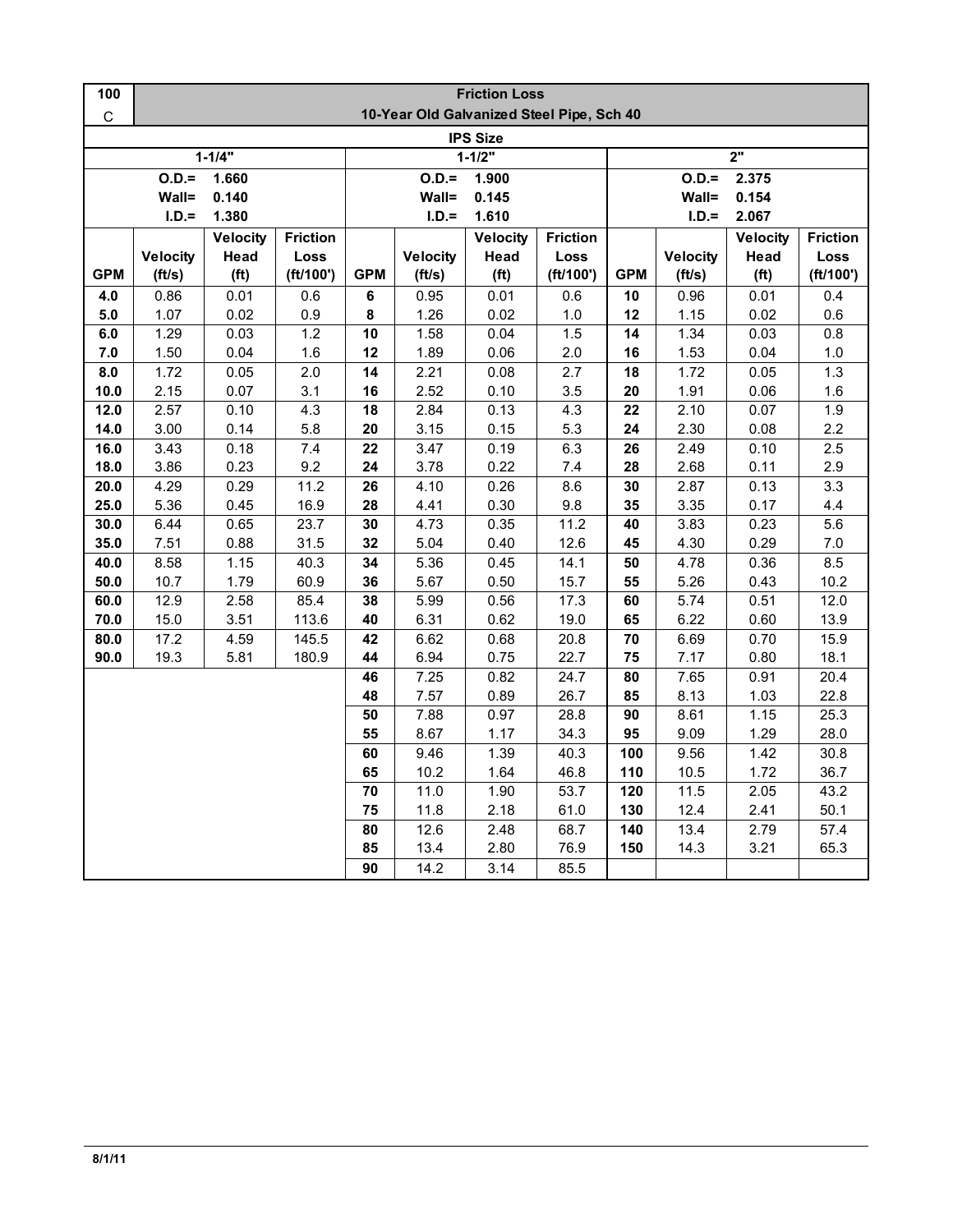| 100         | <b>Friction Loss</b>                      |                   |                 |                |                 |                   |                 |                |                 |                   |                 |  |  |
|-------------|-------------------------------------------|-------------------|-----------------|----------------|-----------------|-------------------|-----------------|----------------|-----------------|-------------------|-----------------|--|--|
| $\mathsf C$ | 10-Year Old Galvanized Steel Pipe, Sch 40 |                   |                 |                |                 |                   |                 |                |                 |                   |                 |  |  |
|             |                                           |                   |                 |                |                 | <b>IPS Size</b>   |                 |                |                 |                   |                 |  |  |
|             |                                           | $2 - 1/2"$        |                 | 3"             |                 |                   |                 | 4"             |                 |                   |                 |  |  |
|             | $O.D.=$<br>2.875                          |                   |                 |                | $O.D.=$         | 3.500             |                 | $O.D.=$<br>4.5 |                 |                   |                 |  |  |
|             | Wall=                                     | 0.203             |                 | Wall=<br>0.216 |                 |                   |                 |                | Wall=<br>0.237  |                   |                 |  |  |
|             | $I.D.=$                                   | 2.469             |                 |                | $I.D.=$         | 3.068             |                 |                | $I.D.=$         | 4.026             |                 |  |  |
|             |                                           | <b>Velocity</b>   | <b>Friction</b> |                |                 | <b>Velocity</b>   | <b>Friction</b> |                |                 | <b>Velocity</b>   | <b>Friction</b> |  |  |
|             | <b>Velocity</b>                           | Head              | Loss            |                | <b>Velocity</b> | Head              | Loss            |                | <b>Velocity</b> | Head              | Loss            |  |  |
| <b>GPM</b>  | (ft/s)                                    | (f <sup>t</sup> ) | (ft/100')       | <b>GPM</b>     | (ft/s)          | (f <sup>t</sup> ) | (ft/100')       | <b>GPM</b>     | (ft/s)          | (f <sup>t</sup> ) | (ft/100')       |  |  |
| 20          | 1.34                                      | 0.03              | 0.7             | 30             | 1.30            | 0.03              | 0.48            | 60             | 1.51            | 0.04              | 0.5             |  |  |
| 25          | 1.68                                      | 0.04              | 1.0             | 35             | 1.52            | 0.04              | 0.65            | 80             | 2.02            | 0.06              | $0.8\,$         |  |  |
| 30          | 2.01                                      | 0.06              | 1.4             | 40             | 1.74            | 0.05              | 0.83            | 100            | 2.52            | 0.10              | 1.2             |  |  |
| 35          | 2.35                                      | 0.09              | 1.9             | 45             | 1.95            | 0.06              | 1.03            | 120            | 3.03            | 0.14              | 1.7             |  |  |
| 40          | 2.68                                      | 0.11              | 2.4             | 50             | 2.17            | 0.07              | 1.25            | 140            | 3.53            | 0.19              | 2.2             |  |  |
| 45          | 3.02                                      | 0.14              | 3.0             | 60             | 2.60            | 0.11              | 1.75            | 160            | 4.03            | 0.25              | 2.9             |  |  |
| 50          | 3.35                                      | 0.17              | 3.6             | 70             | 3.04            | 0.14              | 2.33            | 180            | 4.54            | 0.32              | 3.6             |  |  |
| 55          | 3.69                                      | 0.21              | 4.3             | 80             | 3.47            | 0.19              | 2.98            | 200            | 5.04            | 0.40              | 4.3             |  |  |
| 60          | 4.02                                      | 0.25              | 5.0             | 90             | 3.91            | 0.24              | 3.71            | 220            | 5.55            | 0.48              | 5.2             |  |  |
| 65          | 4.36                                      | 0.30              | 5.8             | 100            | 4.34            | 0.29              | 4.51            | 240            | 6.05            | 0.57              | 6.1             |  |  |
| 70          | 4.69                                      | 0.34              | 6.7             | 120            | 5.21            | 0.42              | 6.32            | 260            | 6.55            | 0.67              | 7.1             |  |  |
| 75          | 5.03                                      | 0.39              | 7.6             | 140            | 6.08            | 0.58              | 8.41            | 280            | 7.06            | 0.78              | 8.1             |  |  |
| 80          | 5.36                                      | 0.45              | 8.6             | 160            | 6.95            | 0.75              | 10.8            | 300            | 7.56            | 0.89              | 9.2             |  |  |
| 85          | 5.70                                      | 0.51              | 9.6             | 180            | 7.81            | 0.95              | 13.4            | 320            | 8.07            | 1.01              | 10.4            |  |  |
| 90          | 6.03                                      | 0.57              | 10.7            | 200            | 8.68            | 1.17              | 16.3            | 340            | 8.57            | 1.14              | 11.6            |  |  |
| 95          | 6.4                                       | 0.63              | 11.8            | 220            | 9.55            | 1.42              | 19.4            | 360            | 9.08            | 1.28              | 12.9            |  |  |
| 100         | 6.7                                       | 0.70              | 13.0            | 240            | 10.42           | 1.69              | 22.8            | 380            | 9.58            | 1.43              | 14.2            |  |  |
| 110         | 7.4                                       | 0.85              | 15.5            | 260            | 11.29           | 1.98              | 26.5            | 400            | 10.1            | 1.58              | 15.7            |  |  |
| 120         | 8.0                                       | 1.01              | 18.2            | 280            | 12.15           | 2.30              | 30.4            | 420            | 10.6            | 1.75              | 17.1            |  |  |
| 130         | 8.7                                       | 1.18              | 21.1            | 300            | 13.02           | 2.64              | 34.5            | 460            | 11.6            | 2.09              | 20.3            |  |  |
| 140         | 9.4                                       | 1.37              | 24.2            | 320            | 13.89           | 3.01              | 38.9            | 500            | 12.6            | 2.47              | 23.7            |  |  |
| 160         | 10.7                                      | 1.79              | 31.0            | 340            | 14.76           | 3.39              | 43.5            | 550            | 13.9            | 2.99              | 28.2            |  |  |
| 180         | 12.1                                      | 2.27              | 38.5            | 360            | 15.63           | 3.80              | 48.3            | 600            | 15.1            | 3.56              | 33.2            |  |  |
| 200         | 13.4                                      | 2.80              | 46.8            | 380            | 16.50           | 4.24              | 53.4            | 650            | 16.4            | 4.18              | 38.5            |  |  |
| 220         | 14.7                                      | 3.39              | 55.9            | 400            | 17.36           | 4.70              | 58.8            | 700            | 17.6            | 4.85              | 44.2            |  |  |
| 240         | 16.1                                      | 4.03              | 65.6            | 420            | 18.2            | 5.18              | 64.3            | 750            | 18.9            | 5.57              | 50.2            |  |  |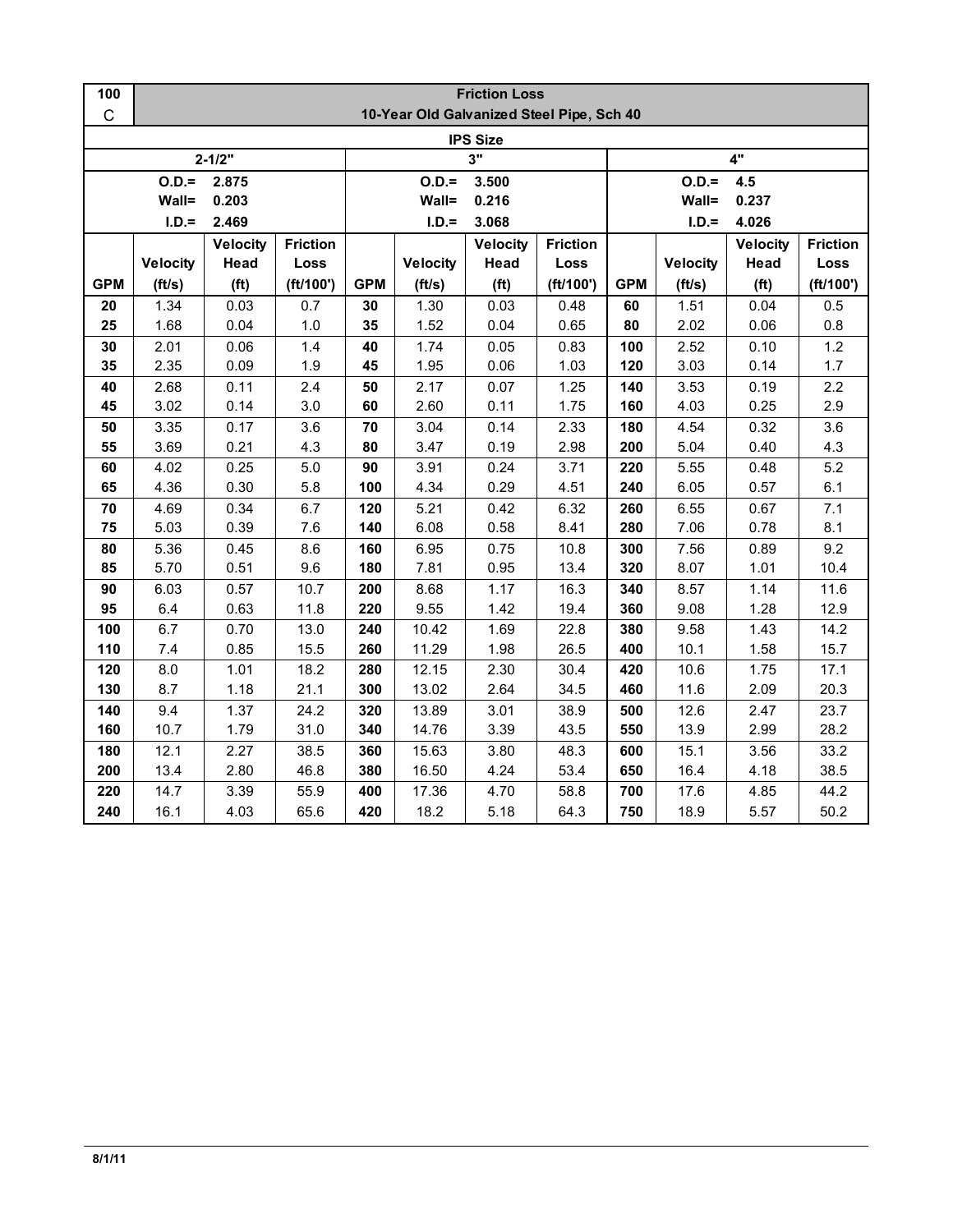| 100        | <b>Friction Loss</b>                      |                   |                 |            |                 |                   |                 |                  |                 |                   |                 |  |
|------------|-------------------------------------------|-------------------|-----------------|------------|-----------------|-------------------|-----------------|------------------|-----------------|-------------------|-----------------|--|
| C          | 10-Year Old Galvanized Steel Pipe, Sch 40 |                   |                 |            |                 |                   |                 |                  |                 |                   |                 |  |
|            |                                           |                   |                 |            |                 | <b>IPS Size</b>   |                 |                  |                 |                   |                 |  |
|            |                                           | 5"                |                 | 6"         |                 |                   |                 | 8"               |                 |                   |                 |  |
|            | $O.D. =$                                  | 5.563             |                 |            | $O.D.=$         | 6.625             |                 | $O.D.=$<br>8.625 |                 |                   |                 |  |
|            | Wall=                                     | 0.258             |                 |            | Wall=           | 0.280             |                 |                  | Wall=           | 0.322             |                 |  |
|            | $I.D.=$                                   | 5.047             |                 |            | $I.D.=$         | 6.065             |                 |                  | $I.D.=$         | 7.981             |                 |  |
|            |                                           | <b>Velocity</b>   | <b>Friction</b> |            |                 | <b>Velocity</b>   | <b>Friction</b> |                  |                 | <b>Velocity</b>   | <b>Friction</b> |  |
|            | <b>Velocity</b>                           | Head              | Loss            |            | <b>Velocity</b> | Head              | Loss            |                  | <b>Velocity</b> | Head              | Loss            |  |
| <b>GPM</b> | (ft/s)                                    | (f <sup>t</sup> ) | (ft/100')       | <b>GPM</b> | (ft/s)          | (f <sup>t</sup> ) | (ft/100')       | <b>GPM</b>       | (ft/s)          | (f <sup>t</sup> ) | (ft/100')       |  |
| 100        | 1.60                                      | 0.04              | 0.4             | 200        | 2.22            | 0.08              | 0.59            | 400              | 2.57            | 0.10              | 0.6             |  |
| 120        | 1.92                                      | 0.06              | 0.6             | 250        | 2.78            | 0.12              | 0.89            | 450              | 2.89            | 0.13              | 0.7             |  |
| 160        | 2.57                                      | 0.10              | 1.0             | 300        | 3.33            | 0.17              | 1.25            | 500              | 3.21            | 0.16              | 0.8             |  |
| 200        | 3.21                                      | 0.16              | 1.4             | 350        | 3.89            | 0.24              | 1.67            | 550              | 3.53            | 0.19              | $1.0$           |  |
| 250        | 4.01                                      | 0.25              | 2.2             | 400        | 4.44            | 0.31              | 2.13            | 600              | 3.85            | 0.23              | 1.2             |  |
| 300        | 4.81                                      | 0.36              | 3.1             | 450        | 5.00            | 0.39              | 2.65            | 650              | 4.17            | 0.27              | 1.4             |  |
| 350        | 5.61                                      | 0.49              | 4.1             | 500        | 5.55            | 0.48              | 3.22            | 700              | 4.49            | 0.31              | 1.6             |  |
| 400        | 6.42                                      | 0.64              | 5.2             | 550        | 6.11            | 0.58              | 3.85            | 750              | 4.81            | 0.36              | 1.8             |  |
| 450        | 7.22                                      | 0.81              | 6.5             | 600        | 6.66            | 0.69              | 4.52            | 800              | 5.13            | 0.41              | 2.0             |  |
| 500        | 8.02                                      | 1.00              | 7.9             | 650        | 7.22            | 0.81              | 5.24            | 900              | 5.77            | 0.52              | 2.5             |  |
| 550        | 8.82                                      | 1.21              | 9.4             | 700        | 7.78            | 0.94              | 6.01            | 1000             | 6.41            | 0.64              | 3.1             |  |
| 600        | 9.62                                      | 1.44              | 11.1            | 750        | 8.33            | 1.08              | 6.83            | 1100             | 7.06            | 0.78              | 3.7             |  |
| 650        | 10.43                                     | 1.69              | 12.8            | 800        | 8.89            | 1.23              | 7.7             | 1200             | 7.70            | 0.92              | 4.3             |  |
| 700        | 11.23                                     | 1.96              | 14.7            | 850        | 9.44            | 1.39              | 8.6             | 1300             | 8.34            | 1.08              | $5.0\,$         |  |
| 750        | 12.03                                     | 2.25              | 16.7            | 900        | 10.0            | 1.56              | 9.6             | 1400             | 8.98            | 1.26              | 5.7             |  |
| 800        | 12.8                                      | 2.57              | 18.8            | 950        | 10.6            | 1.73              | 10.6            | 1500             | 9.62            | 1.44              | 6.5             |  |
| 850        | 13.6                                      | 2.90              | 21.1            | 1000       | 11.1            | 1.92              | 11.6            | 1600             | 10.26           | 1.64              | 7.3             |  |
| 900        | 14.4                                      | 3.25              | 23.4            | 1100       | 12.2            | 2.33              | 13.9            | 1800             | 11.5            | 2.08              | 9.1             |  |
| 950        | 15.2                                      | 3.62              | 25.9            | 1200       | 13.3            | 2.77              | 16.3            | 2000             | 12.8            | 2.56              | 11.1            |  |
| 1000       | 16.0                                      | 4.01              | 28.5            | 1300       | 14.4            | 3.25              | 18.9            | 2200             | 14.1            | 3.10              | 13.2            |  |
| 1100       | 17.6                                      | 4.85              | 34.0            | 1400       | 15.6            | 3.77              | 21.7            | 2400             | 15.4            | 3.69              | 15.5            |  |
| 1200       | 19.2                                      | 5.77              | 39.9            | 1600       | 17.8            | 4.92              | 27.8            | 2600             | 16.7            | 4.33              | 18.0            |  |
| 1300       | 20.9                                      | 6.77              | 46.3            | 1800       | 20.0            | 6.23              | 34.6            | 2800             | 18.0            | 5.03              | 20.6            |  |
| 1400       | 22.5                                      | 7.86              | 53.1            | 2000       | 22.2            | 7.69              | 42.0            | 3000             | 19.2            | 5.77              | 23.4            |  |
| 1500       | 24.1                                      | 9.02              | 60.3            | 2200       | 24.4            | 9.30              | 50.1            | 3500             | 22.5            | 7.85              | 31.2            |  |
| 1600       | 25.7                                      | 10.26             | 68.0            | 2400       | 26.7            | 11.07             | 58.9            | 4000             | 25.7            | 10.26             | 39.9            |  |